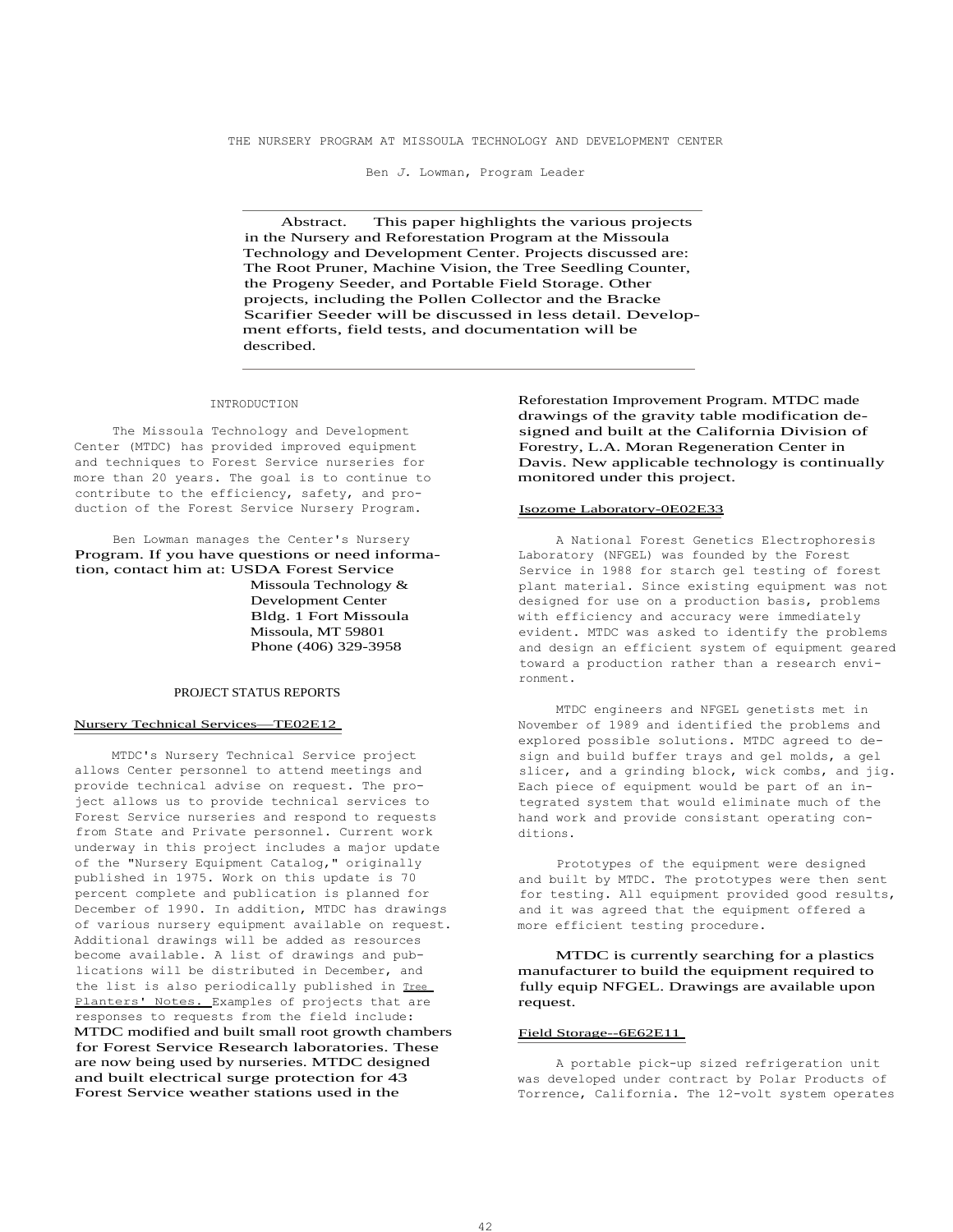from the 12-volt vehicle electrical system, a photo-voltaic array with a backup battery or 110- VAC through a battery charger.

The unit was field tested in Region 6 during spring planting. Reviews were mixed. Illinois Valley Ranger District, on the Siskiyou National Forest, reported in-bag temperatures were held below 35 F during a 6 to 10 hour day. Walla Walla Ranger District found the cooling capacity of the reefer to be adequate. The tree hauling capacity was insufficient since this District has fairly large planting sites. Suggested improvements were an easier method of inclining the PV array, simplifying the AC (battery charger) hookup, and reducing the overall weight.

A random survey of the field conducted by Dick Miller, WO Timber staff, suggested the demand for this unit varies. Regions 5 and 8 were the most enthusiastic. Many respondents were reluctant to use anything more mechanical than an insulated box and ice.

In FY91, MTDC is considering developing a 110-VAC storage unit. This unit would have a more simple electrical system and would require less maintenance.

## Seedling Counter--5E52E28

To meet the demand for seedlings for national reforestation efforts, Forest Service nursery managers must have accurate cultural and inventory data. Much of this information is obtained by seedling counts. Such counts are labor-intensive and expensive.

An automated tree seedling counter was developed by MTDC with the aid of two contracts to Dr. Glenn Kranzler of Oklahoma State University.

0 The counter consists of light emitter and receiver circuitry housed in sealed aluminum enclosures and mounted on a skid. There is a magnetic pick up for determining distance traveled and to provide a reference for measuring stem diameter. A computer allows data storage and retrieval and interfaces with a personal computer. Along with a battery, all these components are mounted on a cart that attaches to a tractor with a three-point hitch. The heart of the machine is its unique opto-electronics that permit accurate seedling counts. A count is made each time a seedling interrupts the invisible light beam between the emitter and the receiver. Once a run is completed, the on-board computer can provide a diameter range of seedlings in the bed and distance traveled. It also produces a profile of seedling stem diameter versus quantity, from one-eighth millimeter to 30 millimeters in one-eighth millimeter increments. This data gives nursery managers an indication of how many seedlings won't meet their grading criteria.

> A video, "The Seedling Counter" is available on request from MTDC.

### Progeny Test Seeder--7E72E27

A seeder for exact placement of tree seeds for progeny testing has been developed. Two units were built and delivered to Bend Pine Nursery in Oregon and Wind River Nursery in Washington.

Seeds are individually placed into a "shutter box" apparatus in the seed laboratory using "air" tweezers. Each shutter box container holds 96 seeds. The shutter boxes are then taken to the field and sown with the seeder.

Two units were built and field tested. A publication and drawings will be prepared in FY 1991 and may be requested.

# Pollen Collector--8E82E18

The Pollen Collection and Dispenser Project actually consists of two efforts, one to develop equipment to collect pollen for subsequent mass pollination uses and the other to develop equipment to apply pollen in controlled pollination work. The pollen collection equipment work is being done with Don Copes of the Pacific Northwest Forestry Sciences Laboratory in Corvallis, Oregon, on West Coast Douglas-fir. The pollen application equipment work is being done with Floyd Bridwater of the Southern Forestry Sciences Laboratory at Raleigh, North Carolina, on Loblolly Pine.

Several devices were evaluated for collecting pollen including: enclosing the lower two-thirds of the tree with canvas and shaking the tree; blowing through the tree and collecting on the opposite side; and vacuuming the tree and collecting electrostatically or with a cyclone separator. All of these methods work to some degree, but all have drawbacks. The cyclone separator was selected as the most promising and its development is continuing.

For application of pollen several air injector devices were evaluated for metering pollen into the airstream and several emitters for directing the pollen onto the individual cones were also evaluated. The equipment developed is light weight for application from an aerial bucket. We are in the process of making drawings of the applicator and looking at equipment for controlled pollen application.

### Bracke Scarifier--9E92E18

The Seminole Ranger District on the Ocala National Forest asked MTDC to improve the Bracke seeder/scarifier machine to obtain better stocking for direct seeding of sand pine.

MTDC added an air planter to the unit as well as a Dickey John planter monitor. Drag chains were added to both units to cover seeds placed in the scarified spots. The seed drop location on the old planter unit was modified to improve it's performance with an optional plate